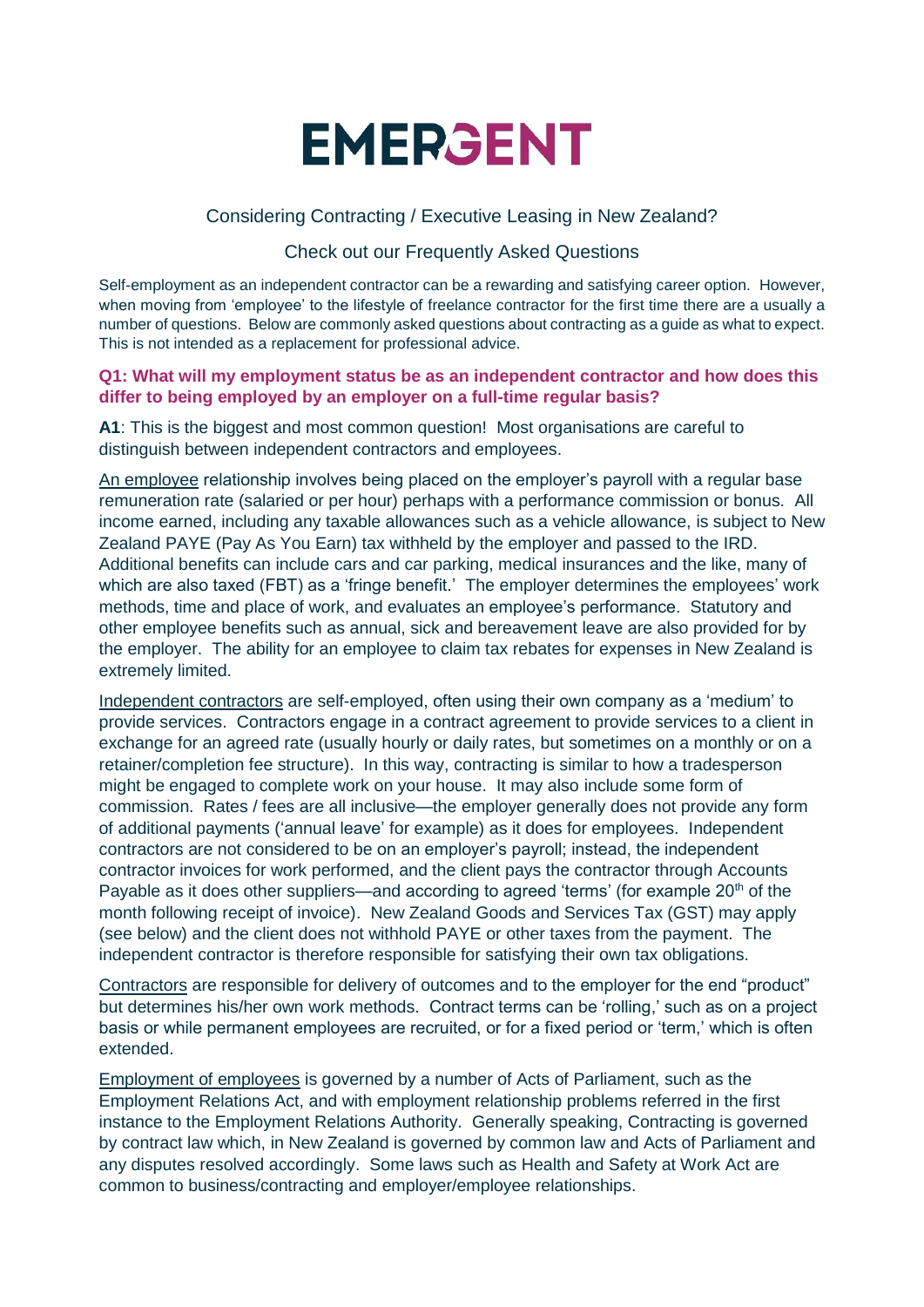#### **Q2: Who might I work for as an independent contractor?**

**A2**: Either directly to a business and a line manager in that business, or through specialist talent leasing company like Emergent. Direct roles are obtained through personal networks and occasionally advertised as fixed-term contracts on job-boards. As an executive leasing company, Emergent has a team of Consultants and Associates who match experienced contractors with great companies. The team acts as your personal business development team, minimising the gap between one 'assignment' and the next. In either situation you will have a reporting contact at the business in which you are engaged.

#### **Q3: Where might I work as an independent contractor?**

**A3**: Many businesses, large and small, engage the services of independent contractors. Though arguably more common is some areas, contractors work in a wide variety of industries, such as FMCG / consumer products, transportation, technology, manufacturing, and professional services. One attraction of contracting is the prospect of working in different sectors, expanding experience and diversifying your résumé.

#### **Q4: How will I be paid?**

**A4**: This depends in the situation and the agreement entered into. The agreement may describe how and when payment will be made and what requirements need to be fulfilled prior to payment (timesheets submitted and approved, tax invoice received, etc). Terms of each applicable pay structure should be spelled out clearly in writing and agreed to by all parties before work is performed and how payment disputes are resolved should be covered.

If you are assigned / contracted through a leasing company like Emergent there are two options for the client. If the client contracts through a leasing company the company takes care of

**"I work as contractor when I like an assignment. Uncertain income at first, but fantastic increase in freedom"**

contracts, timesheets, provides insurance options, invoices clients and collects payment according to the payment terms, and also replaces contractors when required. However, if the client chooses to engage a contractor directly once identified by the leasing company then the invoicing and payments are directly between client and contractor. This latter arrangement is more common to large clients with large on-going contingent workforces.

### **Q5: Are independent contractors eligible for benefits offered by an employer to its employees?**

A5: No, normally independent contractors are not eligible for benefits the client makes available to its employees; the client pays a total remuneration fee for services rendered by the contractor. As 'self-employed', the contractor is responsible for their own benefits.

### **Q6: Are there risks and responsibilities associated with being an independent contractor rather than an employee?**

**A6**: Yes there are some risks and responsibilities that employees don't typically assume. For example, the independent contractor assumes all responsibility for GST and withholding taxes, benefits, maintains appropriate licensing and insurance, and accepts legal responsibilities and exposure associated with performing the job. If direct, the contractor manages timesheet records, billing and collections as well.